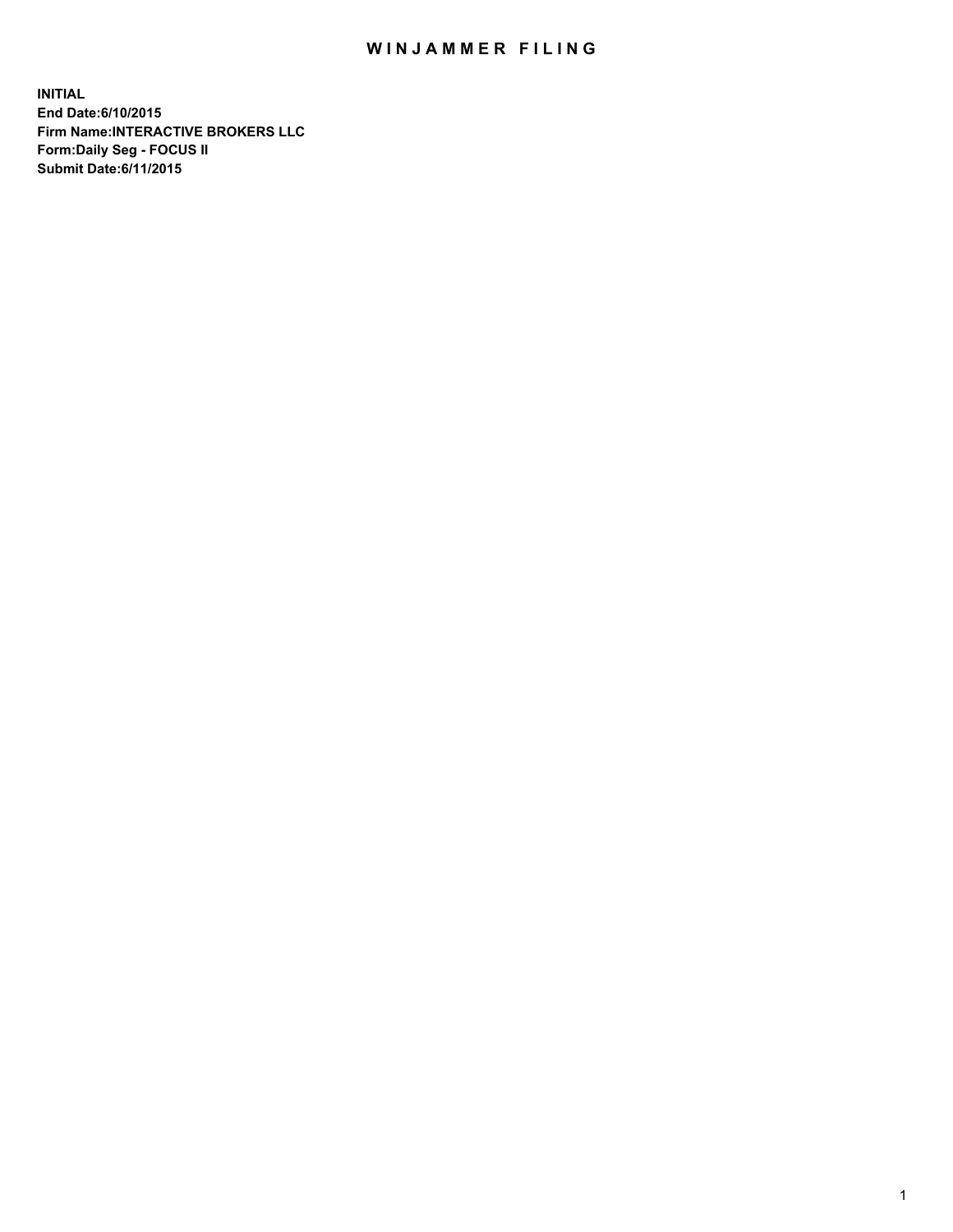## **INITIAL End Date:6/10/2015 Firm Name:INTERACTIVE BROKERS LLC Form:Daily Seg - FOCUS II Submit Date:6/11/2015 Daily Segregation - Cover Page**

| <b>INTERACTIVE BROKERS LLC</b><br><b>Michael Ellman</b><br>203-422-8926<br>mellman@interactivebrokers.co<br>$m$ |
|-----------------------------------------------------------------------------------------------------------------|
| $\overline{\mathbf{0}}$                                                                                         |
| 0                                                                                                               |
| 155,000,000 245,000,000                                                                                         |
| 0 <sub>0</sub>                                                                                                  |
|                                                                                                                 |
| $\overline{\mathbf{0}}$                                                                                         |
| 0                                                                                                               |
| 80,000,000 120,000,000                                                                                          |
| 0 <sub>0</sub>                                                                                                  |
|                                                                                                                 |
| $\overline{\mathbf{0}}$                                                                                         |
| $\overline{\mathbf{0}}$                                                                                         |
| 0 <sub>0</sub>                                                                                                  |
| 0 <sub>0</sub>                                                                                                  |
| 2,385,380,267 10-JUN-2015                                                                                       |
| 308,132,254                                                                                                     |
|                                                                                                                 |
| 123,228                                                                                                         |
| 119,9680                                                                                                        |
|                                                                                                                 |
| 0 <sub>0</sub>                                                                                                  |
| 0 <sub>0</sub>                                                                                                  |
|                                                                                                                 |
| $\overline{\mathbf{0}}$<br>$\underline{\mathbf{0}}$                                                             |
|                                                                                                                 |
| <u>0</u>                                                                                                        |
| <u>0</u>                                                                                                        |
|                                                                                                                 |
| 1,463,719,133                                                                                                   |
| 20,292,799                                                                                                      |
| <u>0</u>                                                                                                        |
| 20,000,000 [7465]                                                                                               |
| 21,754,605 [7475]                                                                                               |
|                                                                                                                 |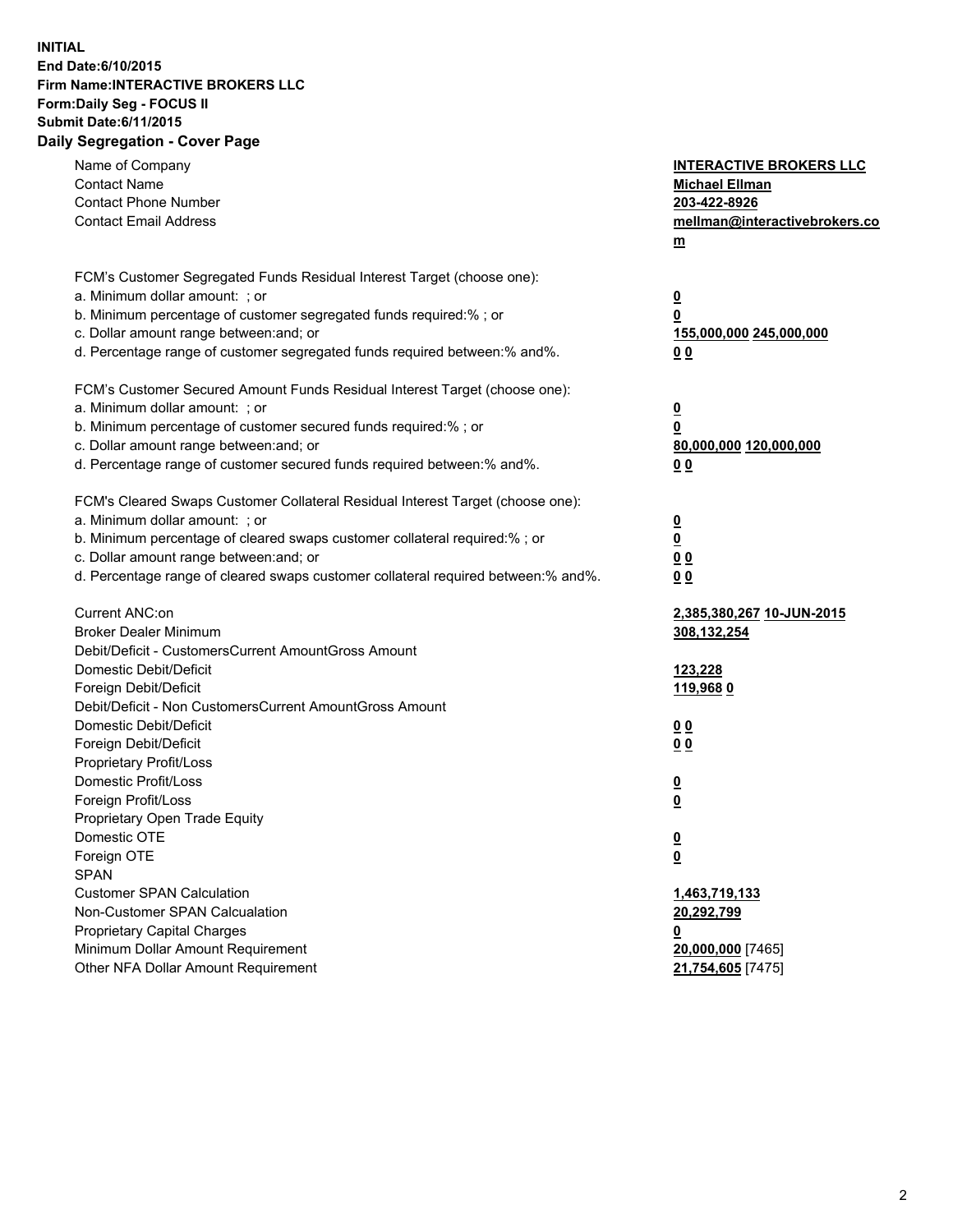## **INITIAL End Date:6/10/2015 Firm Name:INTERACTIVE BROKERS LLC Form:Daily Seg - FOCUS II Submit Date:6/11/2015 Daily Segregation - Secured Amounts**

|     | Dany Ocgregation - Oceanea Annoanta                                                         |                                                         |
|-----|---------------------------------------------------------------------------------------------|---------------------------------------------------------|
|     | Foreign Futures and Foreign Options Secured Amounts                                         |                                                         |
|     | Amount required to be set aside pursuant to law, rule or regulation of a foreign            | $0$ [7305]                                              |
|     | government or a rule of a self-regulatory organization authorized thereunder                |                                                         |
| 1.  | Net ledger balance - Foreign Futures and Foreign Option Trading - All Customers             |                                                         |
|     | A. Cash                                                                                     | 590,199,849 [7315]                                      |
|     | B. Securities (at market)                                                                   | $0$ [7317]                                              |
| 2.  | Net unrealized profit (loss) in open futures contracts traded on a foreign board of trade   | -21,426,723 [7325]                                      |
| 3.  | Exchange traded options                                                                     |                                                         |
|     | a. Market value of open option contracts purchased on a foreign board of trade              | <b>78,542</b> [7335]                                    |
|     | b. Market value of open contracts granted (sold) on a foreign board of trade                | -57,501 [7337]                                          |
| 4.  | Net equity (deficit) (add lines 1. 2. and 3.)                                               | 568,794,167 [7345]                                      |
| 5.  | Account liquidating to a deficit and account with a debit balances - gross amount           | 119,968 [7351]                                          |
|     | Less: amount offset by customer owned securities                                            | 0 [7352] 119,968 [7354]                                 |
| 6.  | Amount required to be set aside as the secured amount - Net Liquidating Equity              | 568,914,135 [7355]                                      |
|     | Method (add lines 4 and 5)                                                                  |                                                         |
| 7.  | Greater of amount required to be set aside pursuant to foreign jurisdiction (above) or line | 568,914,135 [7360]                                      |
|     | 6.                                                                                          |                                                         |
|     | FUNDS DEPOSITED IN SEPARATE REGULATION 30.7 ACCOUNTS                                        |                                                         |
| 1.  | Cash in banks                                                                               |                                                         |
|     | A. Banks located in the United States                                                       | $0$ [7500]                                              |
|     | B. Other banks qualified under Regulation 30.7                                              | 0 [7520] 0 [7530]                                       |
| 2.  | Securities                                                                                  |                                                         |
|     | A. In safekeeping with banks located in the United States                                   | 494,993,458 [7540]                                      |
|     | B. In safekeeping with other banks qualified under Regulation 30.7                          | 0 [7560] 494,993,458 [7570]                             |
| 3.  | Equities with registered futures commission merchants                                       |                                                         |
|     | A. Cash                                                                                     | $0$ [7580]                                              |
|     | <b>B.</b> Securities                                                                        | $0$ [7590]                                              |
|     | C. Unrealized gain (loss) on open futures contracts                                         | $0$ [7600]                                              |
|     | D. Value of long option contracts                                                           | $0$ [7610]                                              |
|     | E. Value of short option contracts                                                          | 0 [7615] 0 [7620]                                       |
| 4.  | Amounts held by clearing organizations of foreign boards of trade                           |                                                         |
|     | A. Cash                                                                                     | $0$ [7640]                                              |
|     | <b>B.</b> Securities                                                                        | $0$ [7650]                                              |
|     | C. Amount due to (from) clearing organization - daily variation                             | $0$ [7660]                                              |
|     | D. Value of long option contracts                                                           | $0$ [7670]                                              |
|     | E. Value of short option contracts                                                          | 0 [7675] 0 [7680]                                       |
| 5.  | Amounts held by members of foreign boards of trade                                          |                                                         |
|     | A. Cash                                                                                     | 188,052,274 [7700]                                      |
|     | <b>B.</b> Securities                                                                        | $0$ [7710]                                              |
|     | C. Unrealized gain (loss) on open futures contracts                                         | 2,314,963 [7720]                                        |
|     | D. Value of long option contracts                                                           | 78,546 [7730]                                           |
|     | E. Value of short option contracts                                                          | <u>-<b>57,499</b> [</u> 7735] <u>190,388,284</u> [7740] |
| 6.  | Amounts with other depositories designated by a foreign board of trade                      | $0$ [7760]                                              |
| 7.  | Segregated funds on hand                                                                    | $0$ [7765]                                              |
| 8.  | Total funds in separate section 30.7 accounts                                               | 685,381,742 [7770]                                      |
| 9.  | Excess (deficiency) Set Aside for Secured Amount (subtract line 7 Secured Statement         | 116,467,607 [7380]                                      |
|     | Page 1 from Line 8)                                                                         |                                                         |
| 10. | Management Target Amount for Excess funds in separate section 30.7 accounts                 | 80,000,000 [7780]                                       |
| 11. | Excess (deficiency) funds in separate 30.7 accounts over (under) Management Target          | 36,467,607 [7785]                                       |
|     |                                                                                             |                                                         |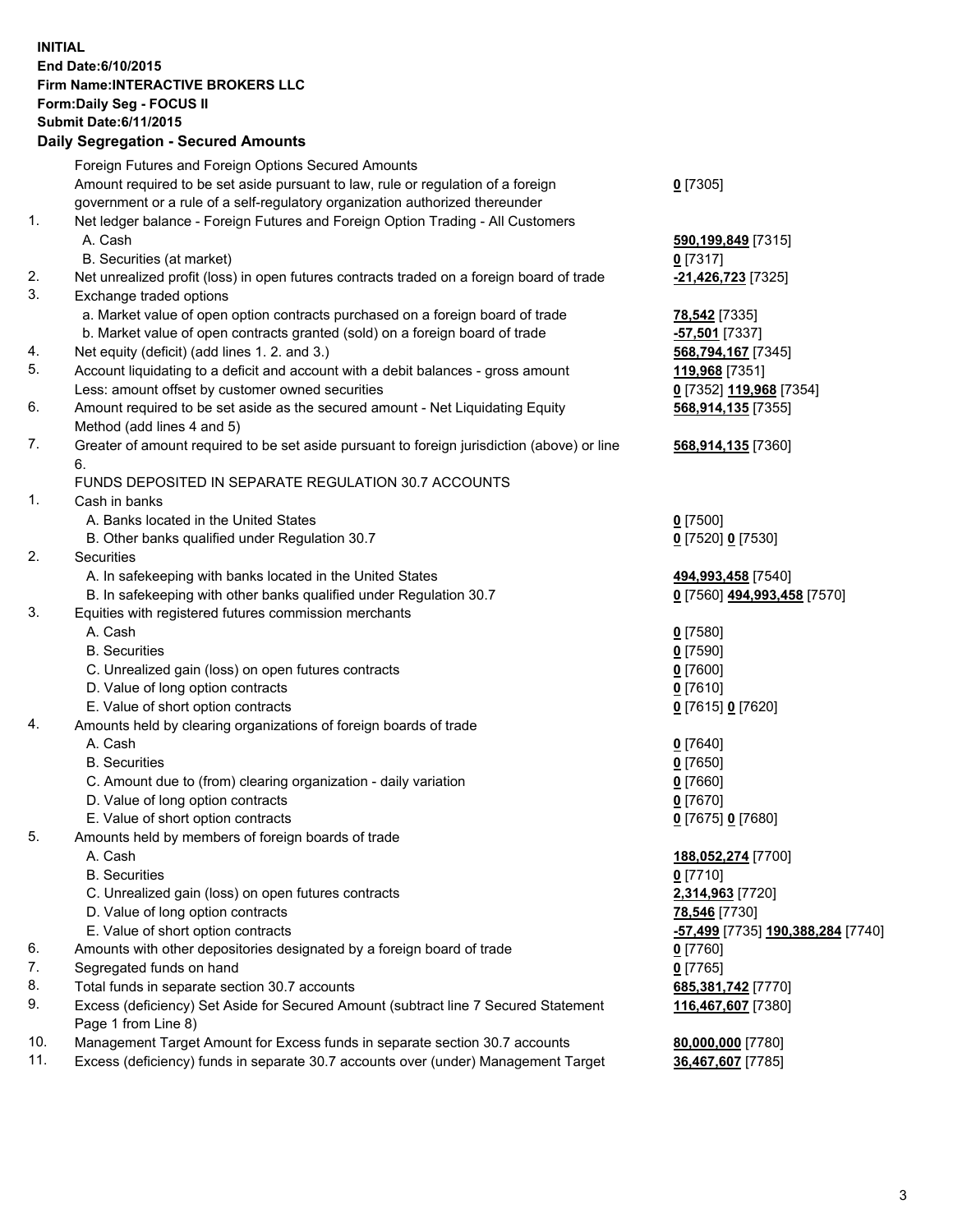**INITIAL End Date:6/10/2015 Firm Name:INTERACTIVE BROKERS LLC Form:Daily Seg - FOCUS II Submit Date:6/11/2015 Daily Segregation - Segregation Statement** SEGREGATION REQUIREMENTS(Section 4d(2) of the CEAct) 1. Net ledger balance A. Cash **2,624,416,498** [7010] B. Securities (at market) **0** [7020] 2. Net unrealized profit (loss) in open futures contracts traded on a contract market **-111,331,054** [7030] 3. Exchange traded options A. Add market value of open option contracts purchased on a contract market **126,241,215** [7032] B. Deduct market value of open option contracts granted (sold) on a contract market **-165,368,771** [7033] 4. Net equity (deficit) (add lines 1, 2 and 3) **2,473,957,888** [7040] 5. Accounts liquidating to a deficit and accounts with debit balances - gross amount **123,228** [7045] Less: amount offset by customer securities **0** [7047] **123,228** [7050] 6. Amount required to be segregated (add lines 4 and 5) **2,474,081,116** [7060] FUNDS IN SEGREGATED ACCOUNTS 7. Deposited in segregated funds bank accounts A. Cash **202,208,392** [7070] B. Securities representing investments of customers' funds (at market) **1,520,130,730** [7080] C. Securities held for particular customers or option customers in lieu of cash (at market) **0** [7090] 8. Margins on deposit with derivatives clearing organizations of contract markets A. Cash **14,085,446** [7100] B. Securities representing investments of customers' funds (at market) **108,012,026** [7110] C. Securities held for particular customers or option customers in lieu of cash (at market) **0** [7120] 9. Net settlement from (to) derivatives clearing organizations of contract markets **1,121,989** [7130] 10. Exchange traded options A. Value of open long option contracts **2,387,375** [7132] B. Value of open short option contracts **-7,083,446** [7133] 11. Net equities with other FCMs A. Net liquidating equity **-36,392,959** [7140] B. Securities representing investments of customers' funds (at market) **882,627,344** [7160] C. Securities held for particular customers or option customers in lieu of cash (at market) **0** [7170] 12. Segregated funds on hand **0** [7150] 13. Total amount in segregation (add lines 7 through 12) **2,687,096,897** [7180] 14. Excess (deficiency) funds in segregation (subtract line 6 from line 13) **213,015,781** [7190] 15. Management Target Amount for Excess funds in segregation **155,000,000** [7194]

16. Excess (deficiency) funds in segregation over (under) Management Target Amount Excess

**58,015,781** [7198]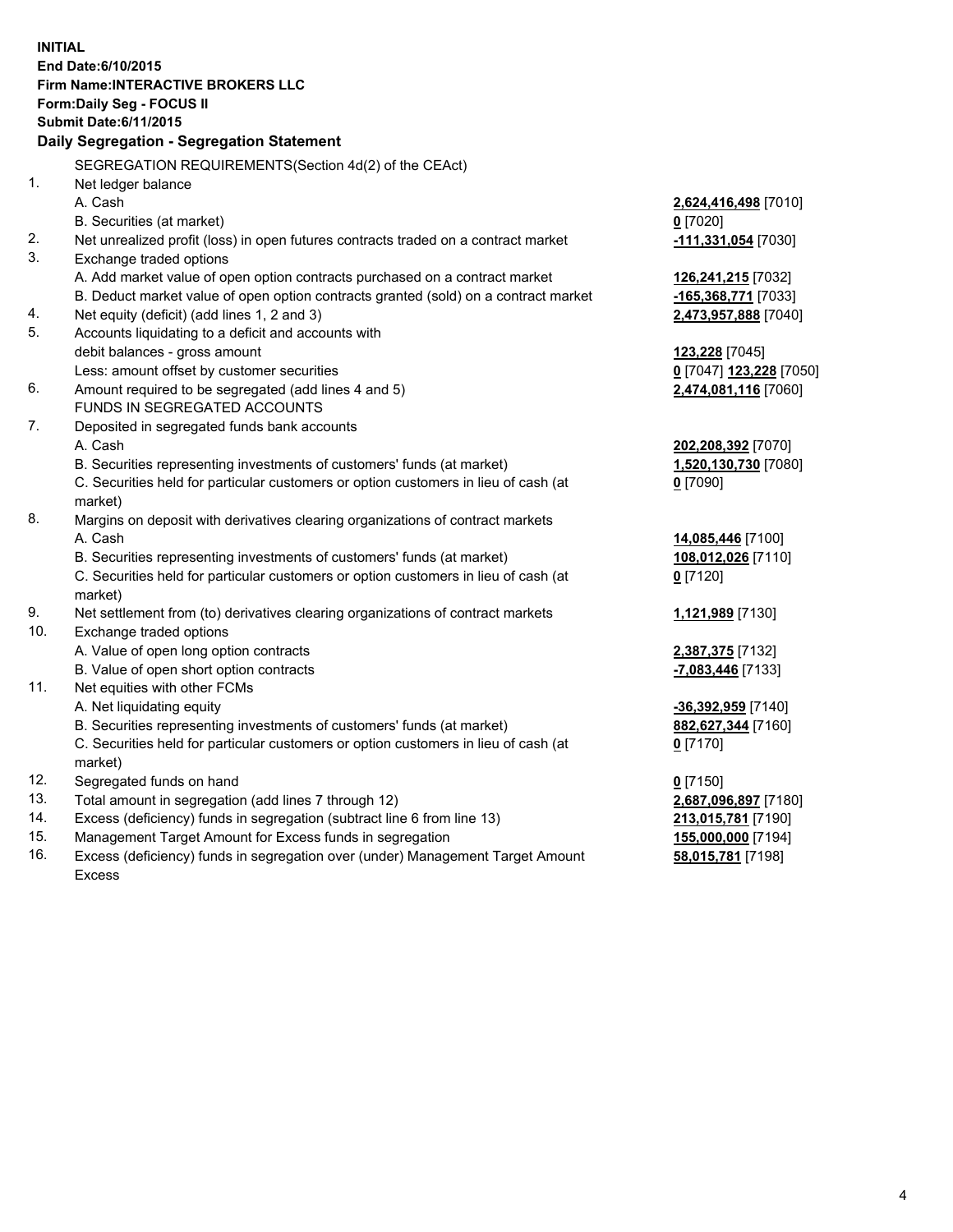## **INITIAL End Date:6/10/2015 Firm Name:INTERACTIVE BROKERS LLC Form:Daily Seg - FOCUS II Submit Date:6/11/2015 Daily Segregation - Supplemental**

| $\blacksquare$ | Total gross margin deficiencies - Segregated Funds Origin                                                                        | 7,451,503 [9100] |
|----------------|----------------------------------------------------------------------------------------------------------------------------------|------------------|
| $\blacksquare$ | Total gross margin deficiencies - Secured Funds Origin                                                                           | 2,811,293 [9101] |
| $\blacksquare$ | Total gross margin deficiencies - Cleared Swaps Customer Collateral Funds Origin                                                 | $0$ [9102]       |
| $\sim$         | Total gross margin deficiencies - Noncustomer and Proprietary Accounts Origin                                                    | $0$ [9103]       |
| $\blacksquare$ | Total number of accounts contributing to total gross margin deficiencies - Segregated<br>Funds Origin                            | 125 [9104]       |
| $\sim$         | Total number of accounts contributing to total gross margin deficiencies - Secured<br>Funds Origin                               | 112 [9105]       |
| -              | Total number of accounts contributing to the total gross margin deficiencies - Cleared<br>Swaps Customer Collateral Funds Origin | $0$ [9106]       |
| ۰              | Total number of accounts contributing to the total gross margin deficiencies -<br>Noncustomer and Proprietary Accounts Origin    | $0$ [9107]       |
| -              | Upload a copy of the firm's daily margin report the FCM uses to issue margin calls<br>which corresponds with the reporting date. |                  |

20150610 Commodity Margin Deficiency Report Upload.xlsx